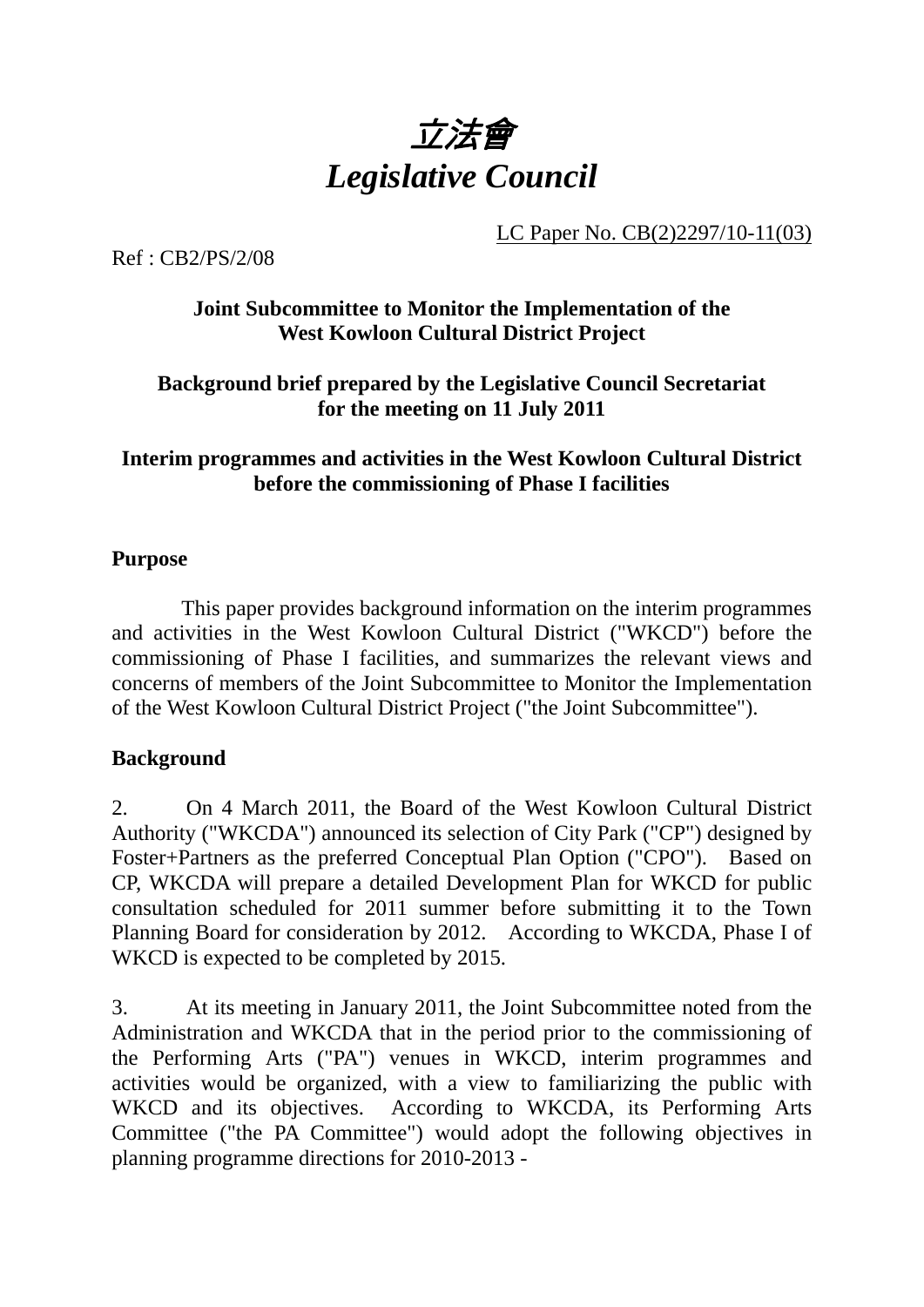- (a) nurturing, educating and building audience in the community;
- (b) nurturing artistic and administrative talents;
- (c) establishing an international network for WKCD; and
- (d) helping in the planning and management of the future PA facilities.

4. The Joint Subcommittee also noted that WKCDA had been in discussions with local educational institutes and arts organizations, such as the Hong Kong Academy for Performing Arts and the Arts Administrators' Association, to bring more capacity building programmes to Hong Kong in the coming years. WKCDA would also work with community groups, schools, tertiary institutions, district networks and arts and cultural groups to promote various art forms, including performing arts, visual arts, moving image and popular art, starting with an outdoor event at the WKCD site in late 2011. A Creative Learning Unit under WKCDA would be established in 2011 to forge partnerships with community and arts groups and facilitate collaborations. In addition, WKCDA would support and fund various capacity-building initiatives (such as the Advanced Cultural Leadership Programme run by the University of Hong Kong in association with the Clore Leadership Programme in the United Kingdom) to provide more learning opportunities for practising professionals and to train new talents.

#### **Concerns of members**

5. The Joint Subcommittee has not specifically discussed the interim programmes and activities before the commissioning of Phase I facilities in WKCD. Nevertheless, in its discussion on software development to promote WKCD at its meeting on 14 January 2011, members raised concerns about the nurturing of arts professionals and audience building before the launch of Phase I of WKCD. Their concerns are summarized in the ensuing paragraphs.

#### Nurturing of arts professionals and audience building

6. Some members were worried that upon the launch of Phase I of WKCD in 2015, Hong Kong might still lack sufficient arts professionals/administrators and audience. They considered that audience-building and nurturing of arts professionals required not only the efforts of the Home Affairs Bureau ("HAB") but also its collaboration with other government departments such as the Education Bureau ("EDB"). The Chief Secretary for Administration, who was the Chairman of WKCDA, should be hands-on in facilitating the collaboration among various government bureaux to promote arts education in schools. To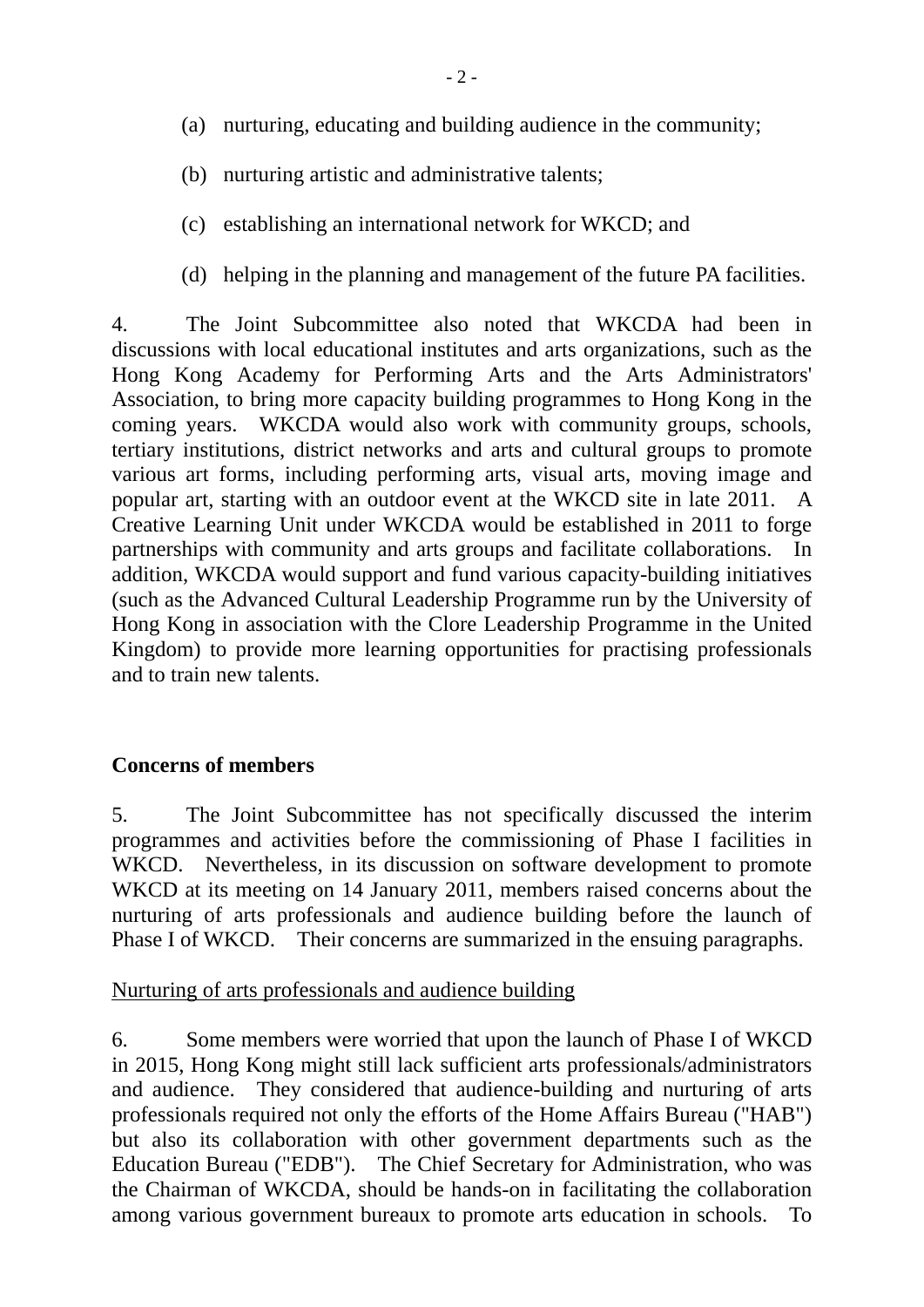demonstrate its commitment to the promotion of arts and culture in Hong Kong, the Government should also earmark a certain percentage of its recurrent expenditure for the development of cultural software every year.

7. On the Administration's plan to attract audience from places outside Hong Kong (e.g. the populous Pearl River Delta), there was a concern whether the populous regions on the Mainland could help build a strong audience base for WKCD, in view of the problem of under-attendance for arts and cultural programmes there. Members also noted that with the support of the former Chief Executive Officer ("CEO") of WKCDA, the elements of arts education had been incorporated into the three CPOs. There was a worry about whether WKCDA would continue to attach importance to arts education after the departure of the former CEO.

8. According to the Administration, HAB had all along been maintaining close liaison with EDB in nurturing arts professionals and cultivating audience base. The development of cultural software would be supported by three pillars, viz. strengthening the arts education for youngsters and adults, enriching the contents of arts and cultural programmes, and broadening the audience base. The Administration had also been stepping up efforts to enlarge the audience base through arts education. For instance, \$22 million had been allocated to the Leisure and Cultural Services Department ("LCSD") to support student participation in arts education activities for developing youngsters' interest in arts and culture. To tie in with the new senior secondary curriculum, LCSD had implemented various new programmes, such as "A Journey on Learning the Arts for New Senior Secondary Students" and "Arts Experience Scheme for Senior Secondary Students". The Creative Learning Unit under WKCDA would promote arts education in collaboration with EDB and schools.

# **Relevant papers**

12. A list of the relevant papers with their hyperlinks at the Legislative Council's website is in the **Appendix**.

Council Business Division 2 Legislative Council Secretariat 8 July 2011